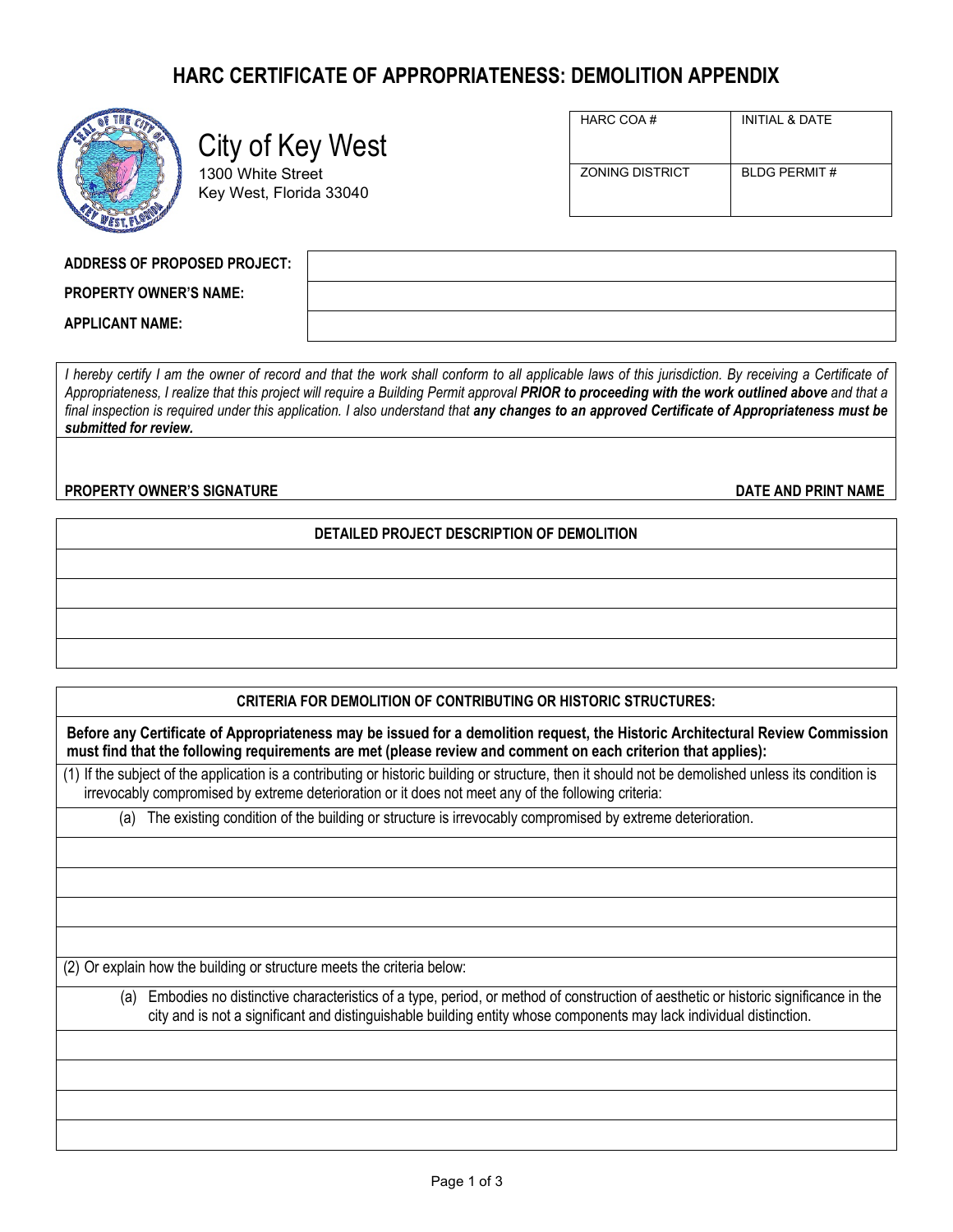Nothing in this application is intended to alter the authority of the Building Official to condemn for demolition dangerous buildings, as provided in Section 102-218 of the Land Development Regulations and Chapter 14 of the Code of Ordinances.

| (b) Is not specifically associated with events that have made a significant contribution to local, state, or national history. |  |
|--------------------------------------------------------------------------------------------------------------------------------|--|
|--------------------------------------------------------------------------------------------------------------------------------|--|

(c) Has no significant character, interest, or value as part of the development, heritage, or cultural characteristics of the city, state or nation, and is not associated with the life of a person significant in the past.

(d) Is not the site of a historic event with significant effect upon society.

(e) Does not exemplify the cultural, political, economic, social, or historic heritage of the city.

(f) Does not portray the environment in an era of history characterized by a distinctive architectural style.

(g) If a part of or related to a square, park, or other distinctive area, nevertheless should not be developed or preserved according to a plan based on the area's historic, cultural, natural, or architectural motif.

(h) Does not have a unique location or singular physical characteristic which represents an established and familiar visual feature of its neighborhood or of the city, and does not exemplify the best remaining architectural type in a neighborhood.